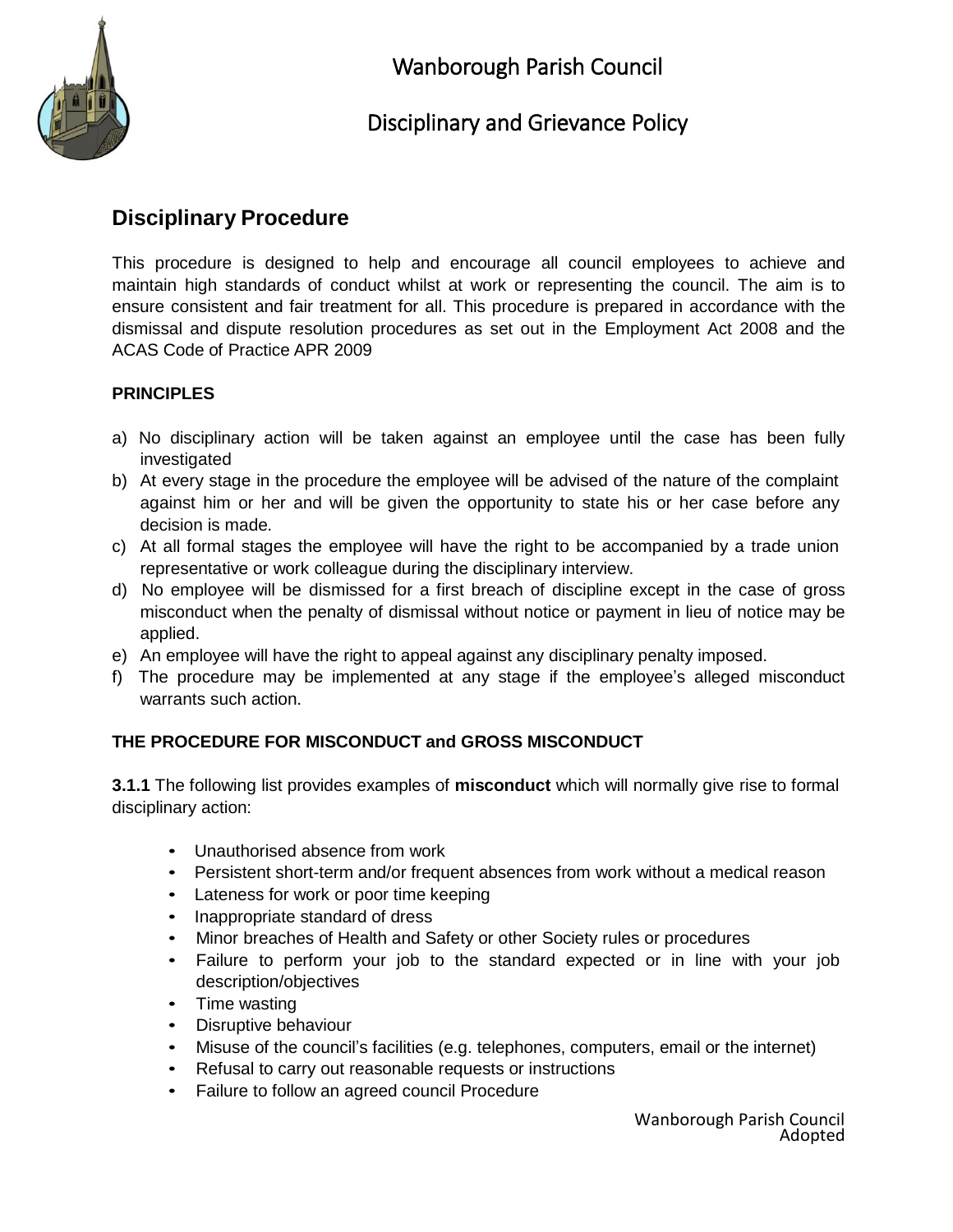

# Wanborough Parish Council

# Disciplinary and Grievance Policy

This list is not exhaustive and offences of a similar nature will result in disciplinary action being instigated N.B. persistent or frequent absence on medical grounds and long term sickness absence will be dealt with using a procedure for Incapacity, which is described in the Absence Policy.

3.1.2 The following list provides examples of offences which are normally regarded as **gross misconduct:**

- Theft, fraud, deliberate falsification of records, or other acts of dishonesty
- Fighting, assault on another person
- Deliberate damage to property of the council, its workers or members
- Gross incompetence in the conduct of work
- Gross negligence which results in the council or employees being put at risk.
- Being under the influence of illegal drugs or excessive alcohol
- Acts of incitement towards or actual acts of discrimination, harassment or victimisation including on the grounds of sex, race, colour, ethnic origin, disability, sexual orientation, age, religion or belief
- Serious acts of insubordination
- Serious breach of duty to keep information of the council, its service providers and its clients confidential
- Unauthorised entry to computer records
- Serious breach of the council's Security Policy, Health & Safety Policy, Confidentiality or e-mail and Internet Policy
- Any action, whether committed on or off the premises, that is likely to or does bring the council into disrepute
- Serious negligence which causes or might causes significant loss, damage or injury
- Accepting bribes or incentive payments from suppliers
- Unauthorised use of Society funds or credit
- Working with an external agency to provide information which would be detrimental to and cause commercial risk to the council.

This list is not exhaustive and other offences of a similar gravity will result in disciplinary action being instigated at Gross Misconduct level which carries a potential penalty of dismissal. Gross Misconduct is generally any conduct which places extreme pressure on the mutual trust which exists in an employment relationship.

## **3.2 INFORMAL ACTION**

Minor misconduct will be dealt with informally usually in a confidential one-to-one meeting between the employee and line manager. In the case of the Clerk being the individual against whom there is a complaint or allegation the matter should be handled discreetly by members of the Staffing (or similar) committee and involve an informal meeting initially. However, where the matter is more serious or informal action has not brought about the necessary improvement the following procedure will be used: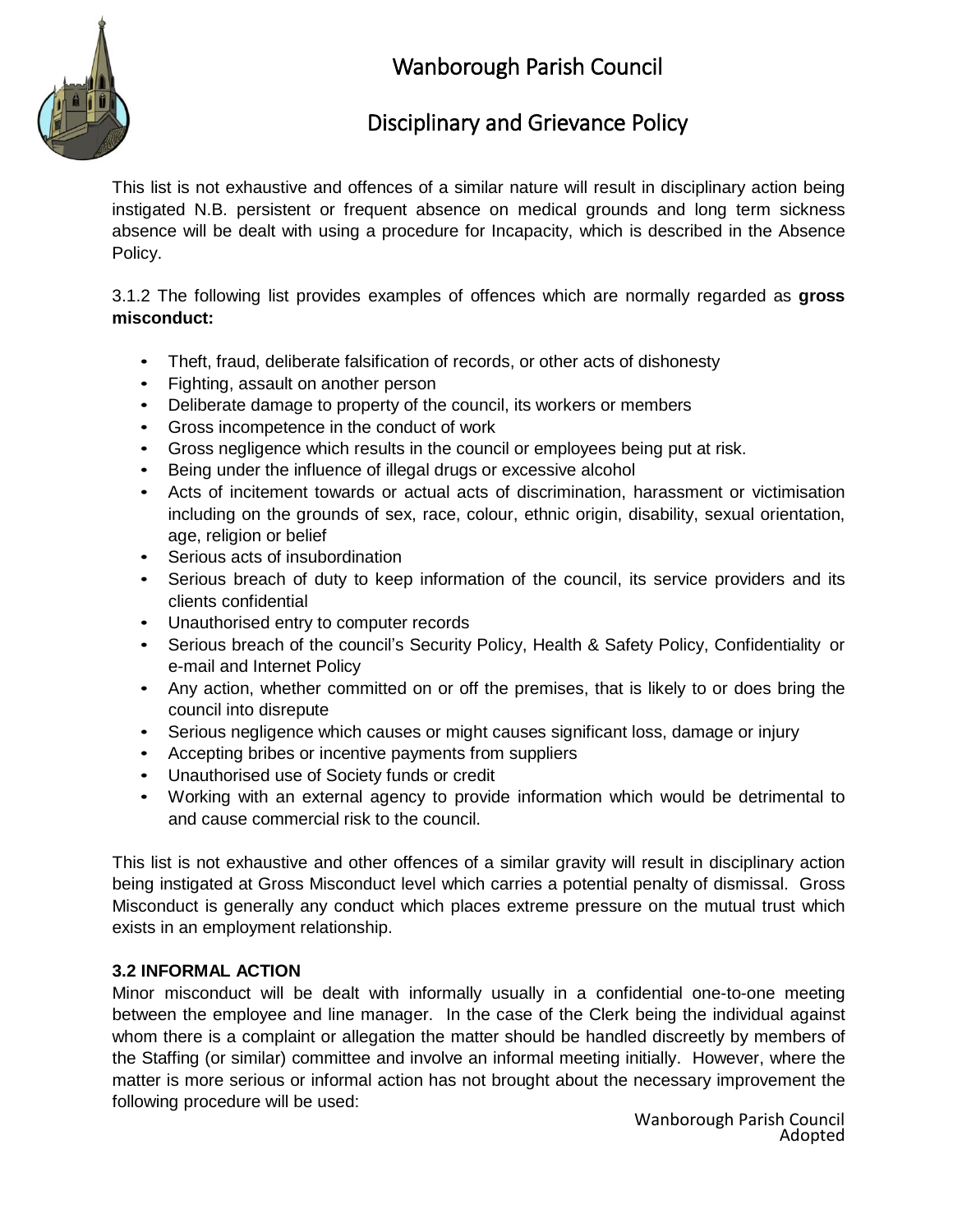

#### **3.3 FORMAL ACTION**

**3.3.1** The level of warning you may receive for misconduct/gross misconduct will depend on how serious the council considers the alleged actions to be and your previous conduct in all the circumstances**.** In the event of alleged gross misconduct the formal process may commence at Stage 4 –see 3.4 below**.**

#### **3.3.2 Disciplinary Letters**

If there is a concern about an employee's conduct or behaviour then a letter will be given to the employee advising him/her of the allegation(s) and reasons why this is unacceptable. The letter should invite the employee to attend a meeting at which the alleged misconduct will be discussed and will inform the employee of their right to be accompanied to the meeting. The letter will specify at which stage the disciplinary procedure is being invoked (see 4 stages below) and if invoked at Stage 4 for Gross Misconduct the letter will warn that a potential outcome could be dismissal. The time, date and venue of the meeting will also be advised. Any documents to be produced at the meeting will also be provided.

#### **3.3.3 Disciplinary Meetings**

The time and location of a disciplinary meeting should be agreed with the employee and it should be held in a private location with no interruptions. This will normally be without undue delay but allowing the employee to prepare their case e.g. within 5 days of the letter being sent, where practically possible. At the meeting the manager (or in the case of the Clerk being disciplined, the Chair of the hearing panel) will state the complaint against the employee and go through the evidence which has been gathered. The employee will also be allowed to ask questions, present evidence and call witnesses if advance notice has been given that they will do so.

If the employee is unable to attend the meeting due to unforeseeable reasons out of their control (e.g. illness) then the council will reasonably rearrange the meeting. However, if the employee fails to attend the meeting without good reason the meeting can be held in the employee's absence.

#### **3.4 OUTCOMES AND PENALTIES**

#### **Stage 1 - Oral Warning**

In the instance of a first complaint that conduct does not meet acceptable standards, the employee will normally be given a formal ORAL WARNING. He or she will be advised of;

- the reason for the warning,
- that it is the first stage of the disciplinary procedure,
- the improvement that is required and the timescales for achieving this improvement,
- together with a review date and any support available (where applicable) and
- his or her right of appeal.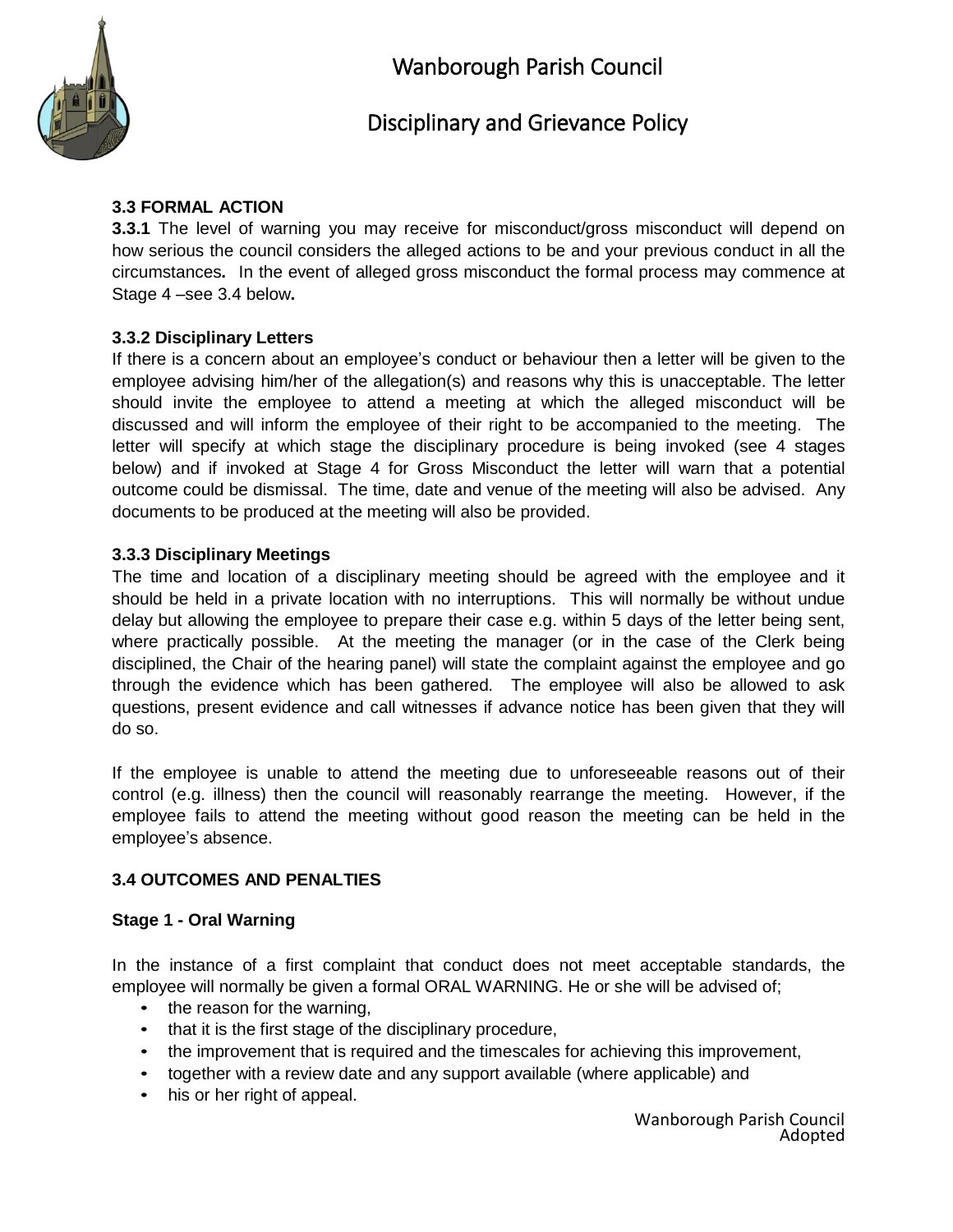

A brief note of the oral warning will be kept but it will be spent after 6 months, subject to satisfactory conduct.

## **Stage 2 - Written Warning**

If the offence is a serious one, or if further to previous formal disciplinary action, a WRITTEN WARNING will be given to the employee by the Line Manager. This will give details of the complaint, the improvement required and the timescale. It will warn that action under Stage 3 will be considered if there is no satisfactory improvement and will advise of the right of appeal. A copy of this written warning will be kept on file but it will be disregarded for disciplinary purposes after 12 months subject to satisfactory conduct.

### **Stage 3 – Final Written Warning**

If there is still a failure to improve and conduct or performance is still unsatisfactory, or the misconduct is sufficiently serious, a FINAL WRITTEN WARNING will normally be given to the employee. This will give details of the complaint, will warn that dismissal will result if there is no satisfactory improvement and will advise of the right of appeal. A copy of this final written warning will be kept by the Line Manager (or in the case of the Clerk being disciplined by the Chair of the Hearing Panel) but it will be spent after 12 months (in exceptional cases the period may be longer) subject to satisfactory conduct.

#### **Stage 4 – Dismissal or other sanctions**

If conduct is still unsatisfactory and the employee still fails to reach the prescribed standards, or where the Society reasonably believes Gross Misconduct has occurred, DISMISSAL may result. Only the appropriately convened hearing panel can take the decision to dismiss an employee. The employee will be given a written statement of allegations against him/her, invited to a meeting and then be notified in writing of the reasons for the decision taken at the hearing. Penalties at this stage may include dismissal with notice or summary dismissal (i.e. without any notice), Final Written Warning with/without demotion, loss of pay or loss of seniority. If dismissal is the outcome, the employee will be advised of the date on which employment will terminate. In all cases the employee has a right of appeal.

Very exceptionally, if an offence of Gross Misconduct is extremely serious an employee can be dismissed immediately without a meeting. In this situation a letter setting out reasons for dismissal would be sent to the employee offering the opportunity for an appeal hearing.

## **3.5 SUSPENSION**

If you are accused of an act of gross misconduct, you may be suspended from work on full pay while the council investigates the alleged offence. Only the appropriately convened committee has the power to suspend. This enables a swift and thorough investigation to occur. Whilst suspended pending disciplinary investigation regular contact with a nominated person at the council will be maintained although access to premises, equipment or systems may be denied. The Investigator who compiles evidence for the disciplinary hearing must play no part in the subsequent decision-making to ensure impartiality. Councils need to consider the implications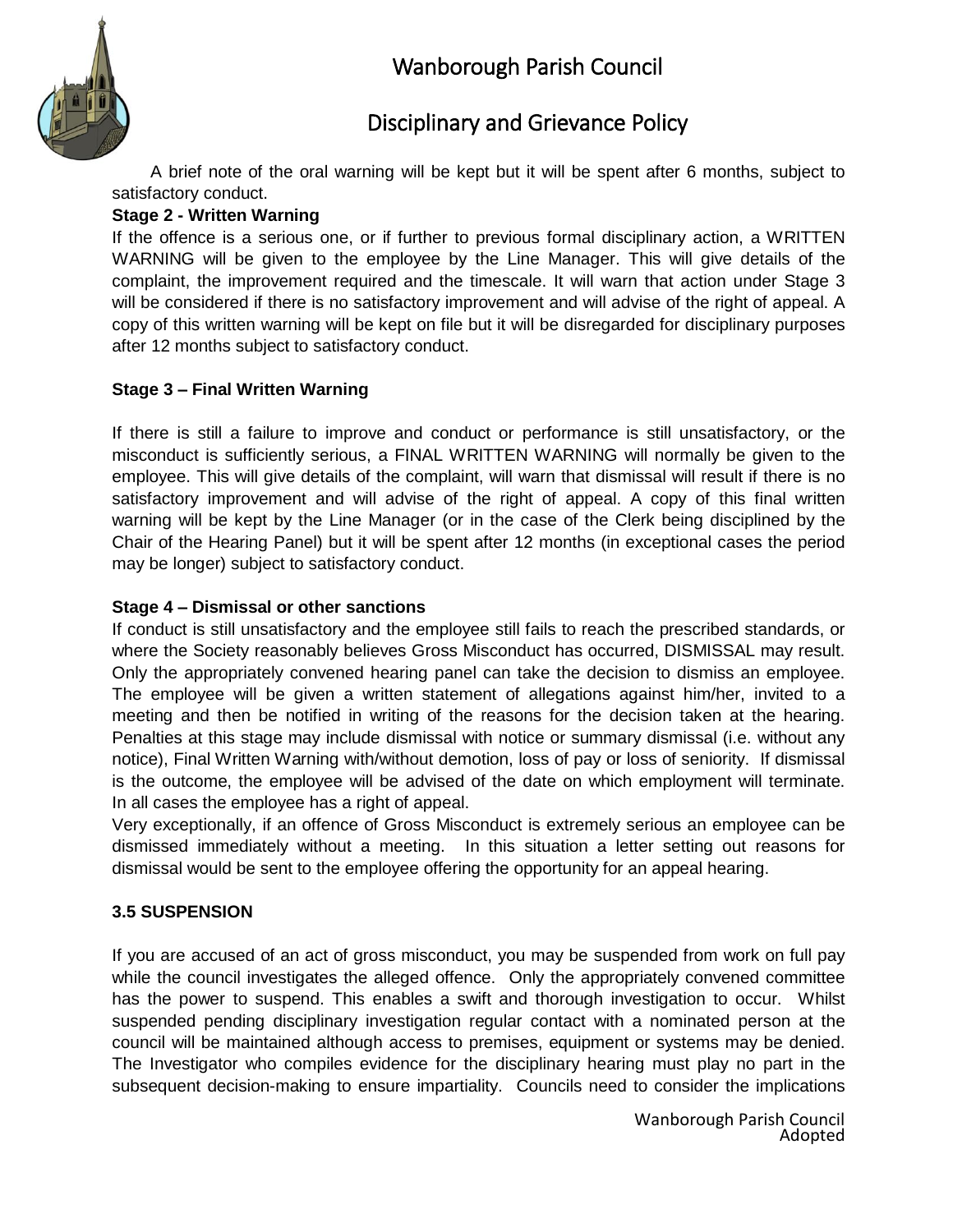

# Wanborough Parish Council

# Disciplinary and Grievance Policy

of such arrangements on its hearing and appeal panel plans early on in the disciplinary process.

### **3.6 APPEALS**

.

The Appeals stage of the disciplinary process is part of the Code of Practice to which an employee has a right. It can be exercised after any of the stages of disciplinary action for Misconduct/Poor Performance or Gross Misconduct.

An employee who wishes to appeal against a disciplinary decision should inform the Chair/Mayor (or Chair of the relevant committee) within five working days, in writing and giving reasons for the appeal. An Appeal may be raised if:

- **The employee thinks the finding or penalty is unfair**
- New evidence has come to light
- The employee thinks that the procedure was not applied properly

Where possible the Appeal will be heard by a separate panel of elected members who have not been involved in the original disciplinary hearing, who will view the evidence with impartiality. The employee will have the right to be accompanied by a colleague or accredited Trade Union official or lay member at the appeal hearing. The outcome of the appeal and reasons for it will be advised to the employee as soon as possible after the meeting and be confirmed in writing. At the Appeal hearing any disciplinary penalty imposed will be reviewed but it cannot be increased. The decision taken at the Appeal hearing will be final.

#### **3.7 THE RIGHT TO BE ACCOMPANIED**

At each formal stage of disciplinary interview an employee has the right to be accompanied and can make a reasonable request for such a person to accompany them. An employee can ask any other employee or a trade union representative or an appropriately accredited official employed by a trade union to accompany them, to give support and help them prepare for the disciplinary interview. This right is enshrined in the 1999 Employment Relations Act. As this is an internal process there is no provision to have any external person accompany or represent an employee e.g. partner, parent, solicitor etc. The companion can address the hearing, put and sum up the employee's case, respond on behalf of the worker to any views expressed at the meeting, confer with the employee. The companion cannot however answer questions on the employee's behalf or address the hearing if the employee does not wish him/her to or prevent the employee explaining their case.

#### **3.8 HEARING PANELS**

The SLCC advise that councils establish hearing panels to hear disciplinary and grievance hearings on an annual basis so that if a dispute does arise in the workplace the elected members involved are already trained and briefed on their duties as a hearing or appeal panel member. In situations where individual members are implicated in the dispute or have undertaken an investigatory role then they will need to be substituted as panel members.